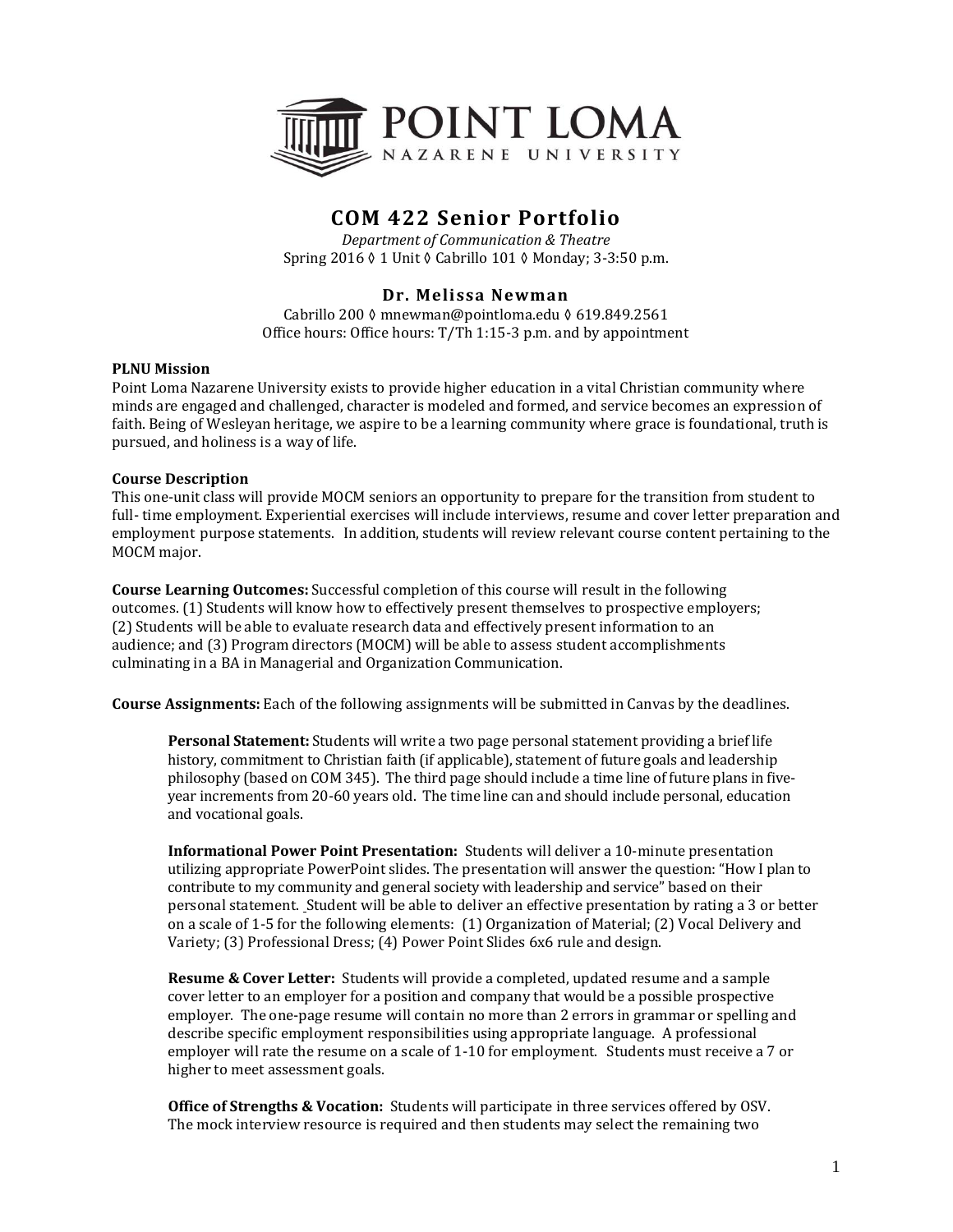services that will best suit their needs. OSV offers career assessments, professional mentoring, strengths programming, networking opportunities, career coaching & resources. Students must get a signed form confirming their participation for each service.

**Capstone Exams:** You will one MOCM major courses on which to write. We will focus on specific course content and theoretical premises in order to assess your knowledge of key elements of the discipline.

Choose one: COM330, COM340, COM345, COM365, or COM 465

# **Course Schedule:**

- Jan 12 Course Intro (in class meeting)
- Jan 18 No Class MLK Day
- Jan 25 **Submit Personal Statement on Canvas**
- Feb 1 **First OSV confirmation due via Canvas**
- Feb 8 **Submit Resume & Cover Letter on Canvas**
- Feb 15 **Presentations (in class meeting)**
- Feb 22 **Presentations (in class meeting)**
- Feb 29 **Second OSV confirmation due via Canvas**
- Mar 7 No Class Spring Break
- Mar 21 Canvas Readings
- Mar 28 No Class Easter Break
- April 4 **Capstone Exam (in class meeting)**
- April 11 **Third OSV confirmation due via Canvas**

### **Method of Instruction**

This course is aimed at providing students finishing preparation for a career in communication. Students will have the opportunity to showcase their competent communication skills and exhibit their academic excellence in their program of study in a portfolio. It is the student's responsibility to complete the work on time and submit it correctly. Additional norms include:

1. Students are expected to take primary responsibility for the development of their capstone projects and to be active participants in the learning process. **Any absences for in class meetings will result in a "no credit" grade**. See further university notifications regarding absences below.

2. All written work must be typed, and attention should be paid to form (including grammar, punctuation, spelling, APA formatting and general appearance) as well as content.

3. Integrity is of great importance. Plagiarism of any sort will not be tolerated and will result in a grade of "NC" for the course. No exceptions.

4. Classroom disruption by cell phones or other electronic devices (i.e. text messaging) is prohibited. All cell phones and similar electronic devices must remain turned off and out of sight for the duration of class. A student may face a zero and/or failure in the class if an electronic device is used for cheating during a test.

5. Please DO NOT disrupt class while students are presenting. This includes walking in and out of the classroom.

6. This syllabus serves as the contract between the students and professor. Your continued enrollment in the course serves as agreement to abide by the policies and information set forth here within and not expect exceptions to be made for you.

### **University Notifications:**

# **Attendance & Participation**

Regular and punctual attendance at all classes is considered essential to optimum academic achievement. If the student is absent from more than 10 percent of class meetings, the faculty member has the option of filing a written report which may result in de-enrollment. If the absences exceed 20 percent, the student may be deenrolled without notice. If the date of de-enrollment is past the last date to withdraw from a class, the student